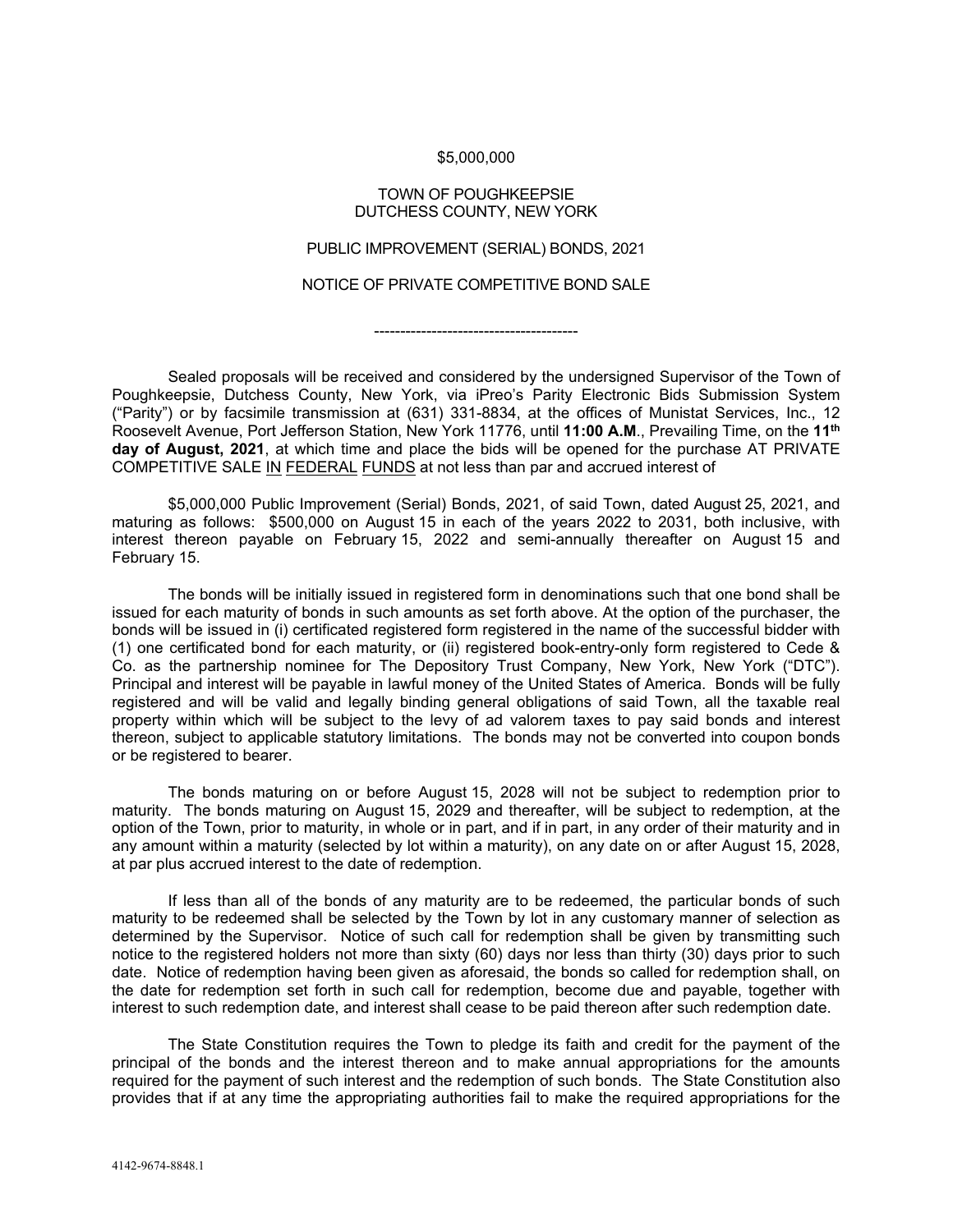annual debt service on the bonds and certain other obligations of the Town, a sufficient sum shall be set apart from the first revenues thereafter received and shall be applied for such purposes; also that the fiscal officer of the Town may be required to set apart and apply such revenues as aforesaid at the suit of any holder of such obligations.

Each bid must be for all of said \$5,000,000 bonds and may state a single rate of interest or different rates of interest for bonds maturing in different calendar years; provided, however, that (i) only one rate of interest may be bid for bonds of the same maturity, (ii) the maximum difference between the highest and lowest rate of interest bid for the bonds may not exceed four per centum per annum, (iii) variations in rates of interest so bid shall be in ascending progression in order of maturity so that the rate of interest on bonds maturing in any particular calendar year shall not be less than the rate of interest applicable to bonds maturing in any prior calendar year, and (iv) all rates of interest bid must be stated in a multiple of one-eighth or one-hundredth of one per centum per annum. The amount of the premium bid, if any, shall not exceed \$100,000. Unless all bids are rejected, the award will be made to the bidder complying with the terms of this private sale and offering to purchase said bonds at such rate or rates of interest as will produce the lowest net interest cost computed in accordance with the net interest cost method of calculation, that being the rate or rates of interest which will produce the lowest net interest cost computed in accordance with the net interest cost method of calculation, that being the rate which, compounded semi-annually, is necessary to discount all principal and interest payments on the bonds to the purchase price (including accrued interest) bid for the bonds. The net interest cost computation should be made as of the date of delivery of the bonds. If two or more such bidders offer to purchase the bonds at the same net interest cost, computed as described above, the bonds will be awarded to the bidder whose bid offers to purchase the bonds at the highest premium dollar amount, which is subject to a limit of \$100,000. The right is reserved to reject any or all bids, and any bid not complying with this Notice of Private Competitive Bond Sale, except as provided above, will be rejected. Each bid must be addressed to the undersigned Supervisor, and should be marked "Proposal for Bonds". A GOOD FAITH DEPOSIT WILL NOT BE REQUIRED.

Sealed proposals may be submitted electronically via iPreo's Parity Electronic Bid Submission System ("Parity") or via facsimile transmission at (631) 331-8834, in accordance with this Notice of Private Competitive Bond Sale, until the time specified herein. No other form of electronic bidding services nor telephone proposals will be accepted. No proposal will be accepted after the time for receiving proposals specified above. Bidders submitting proposals via facsimile must use the "Proposal for Bonds" form attached hereto. Once the proposals are communicated electronically via Parity or via facsimile to the Town, each bid will constitute an irrevocable offer to purchase the bonds pursuant to the terms therein provided.

Prospective bidders wishing to submit an electronic bid via Parity must be contracted customers of Parity. Prospective bidders who do not have a contract with Parity must call (212) 849-5021 to become a customer. By submitting an electronic bid for the bonds, a bidder represents and warrants to the Town that such bidder's bid for the purchase of the bonds is submitted for and on behalf of such prospective bidder by an officer or agent who is duly authorized to bind the bidder to a legal, valid and enforceable contract for the purchase of the bonds.

Each prospective bidder who wishes to submit electronic bids shall be solely responsible to register to bid via Parity. Each qualified prospective bidder shall be solely responsible to make necessary arrangements to access Parity for purposes of submitting its bid in a timely manner and in compliance with the requirements of this Notice of Private Competitive Bond Sale. Neither the Town nor Parity shall have any duty or obligation to undertake such registration to bid for any prospective bidder or to provide or assure such access to any qualified prospective bidder, and neither the Town nor Parity shall be responsible for a bidder's failure to register to bid or for proper operation of, or have any liability for any delays or interruptions of, or any damages caused by Parity. The Town is using Parity as a communications mechanism, and not as the Town's agent, to conduct the electronic bidding for the Town's bonds. The Town is not bound by any advice or determination of Parity as to whether any bid complies with the terms of this Notice of Private Competitive Bond Sale. All costs and expenses incurred by prospective bidders in connection with their registration and submission of bids via Parity are the sole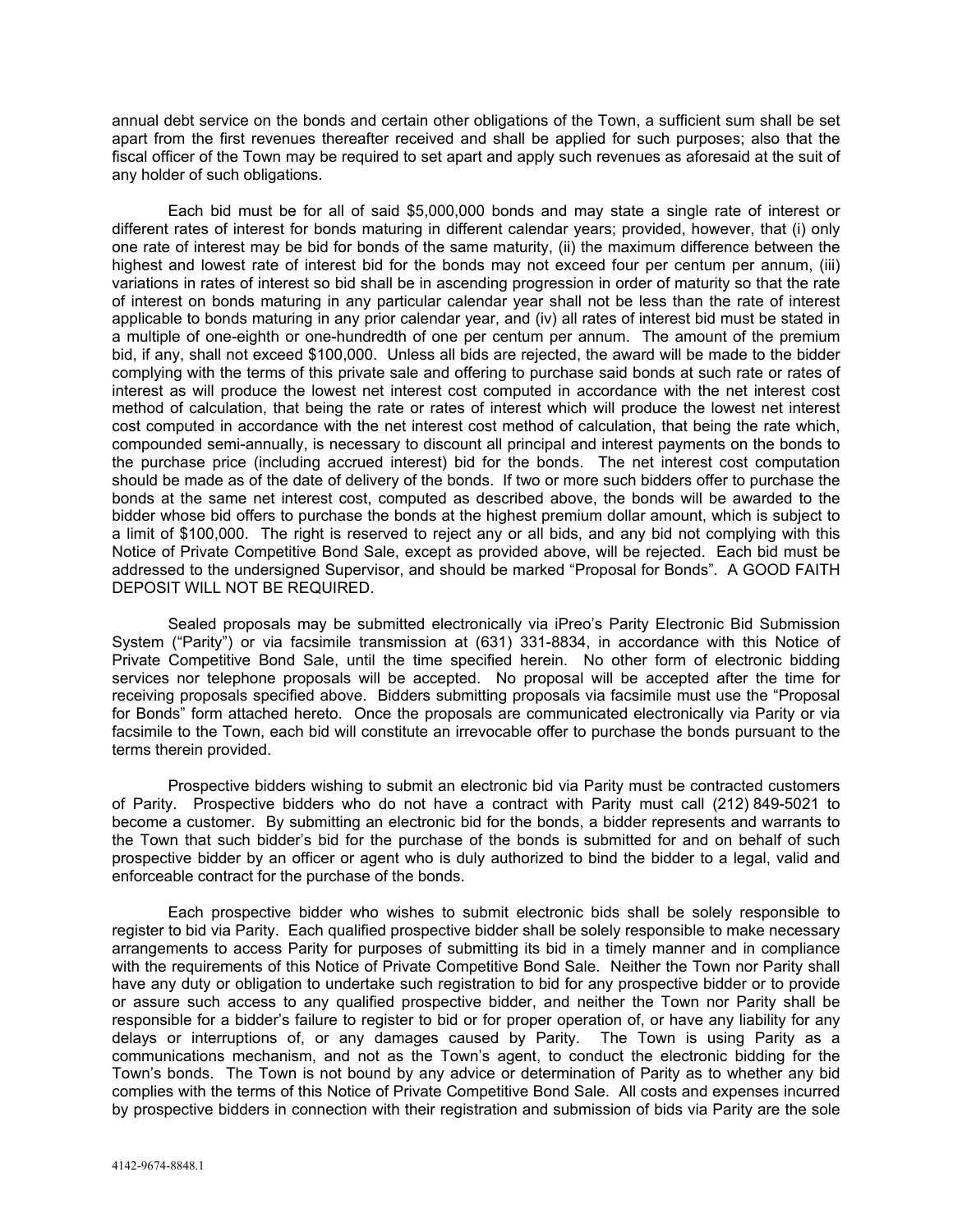responsibility of the bidders, and the Town is not responsible, directly or indirectly, for any such costs or expenses. If a prospective bidder encounters any difficulty in registering to bid, or submitting or modifying a bid for the bonds, it should telephone Parity and notify the Town's Municipal Advisor, Munistat Services, Inc. at (631) 331-8888 (provided that the Town shall have no obligation to take any action whatsoever upon receipt of such notice).

If any provisions of this Notice of Private Competitive Bond Sale shall conflict with information provided by Parity, as approved provider of electronic bidding services, the provisions of this Notice of Private Competitive Bond Sale shall control. Further information about Parity, including any fee charged, may be obtained from Parity at (212) 849-5021. The time maintained by Parity shall constitute the official time with respect to all bids submitted.

Said bonds are issued pursuant to the Constitution and statutes of the State of New York, including among others, the Town Law and the Local Finance Law, for the reconstruction and resurfacing of various roads in and for said Town.

THE TOWN RESERVES THE RIGHT TO CHANGE THE TIME AND/OR DATE FOR THE OPENING OF BIDS. NOTICE OF ANY SUCH CHANGE SHALL BE PROVIDED IN SUCH MANNER AS SHALL BE DETERMINED BY THE TOWN.

If the bonds qualify for issuance of any policy of municipal bond insurance or commitment therefor at the option of a bidder, the purchase of any such insurance policy or the issuance of any such commitment therefor shall be at the sole option and expense of such bidder and any increased costs of issuance of the bonds resulting by reason of the same, unless otherwise paid, shall be paid by such bidder. Any failure of the bonds to be so insured or of any such policy of insurance to be issued, shall not constitute cause for a failure or refusal by the purchaser of the bonds to accept delivery of and pay for said bonds in accordance with the terms of the purchase contract.

In the event that prior to the delivery of the bonds, the income received by owners thereof from bonds of the same type and character becomes includable in the gross income of such owners for Federal income tax purposes, the successful bidder may, at his election, be relieved of his obligations under the contract to purchase the bonds, and in such case, the deposit accompanying his bid will be returned.

The purchase price of the bonds, in accordance with the purchaser's bid, shall be paid IN FEDERAL FUNDS or other funds available for immediate credit on said delivery date, in an amount equal to the par amount of such bonds, plus the premium, if any, plus accrued interest from the date of such bonds until said day of delivery. The closing on said bonds will take place at the offices of Orrick, Herrington & Sutcliffe LLP, 51 West 52nd Street, New York, New York, on or about August 25, 2021.

CUSIP identification numbers will be printed on said bonds if the purchaser provides Bond Counsel with such numbers by telefax or any other mode of written communication (verbal advice will not be accepted) by 3:00 o'clock P.M. on the date following the date of sale of the bonds, but neither the failure to print such number on any bond nor any error with respect thereto shall constitute cause for a failure or refusal by the purchaser thereof to accept delivery of and pay for said bonds in accordance with the terms of the purchase contract. All expenses in relation to the printing of CUSIP numbers on said bonds shall be paid for by the issuer; provided, however, that the CUSIP Service Bureau charge for the assignment of said numbers shall be the responsibility of and shall be paid for by the purchaser.

The bonds will be available for inspection by the purchaser at DTC, not less than 24 hours prior to the time set for the delivery thereof. It shall be the responsibility of the purchaser to verify the CUSIP numbers at such time.

As a condition to the purchaser's obligation to accept delivery of and pay for the bonds, the purchaser will be furnished, without cost, the following, dated as of the date of the delivery of and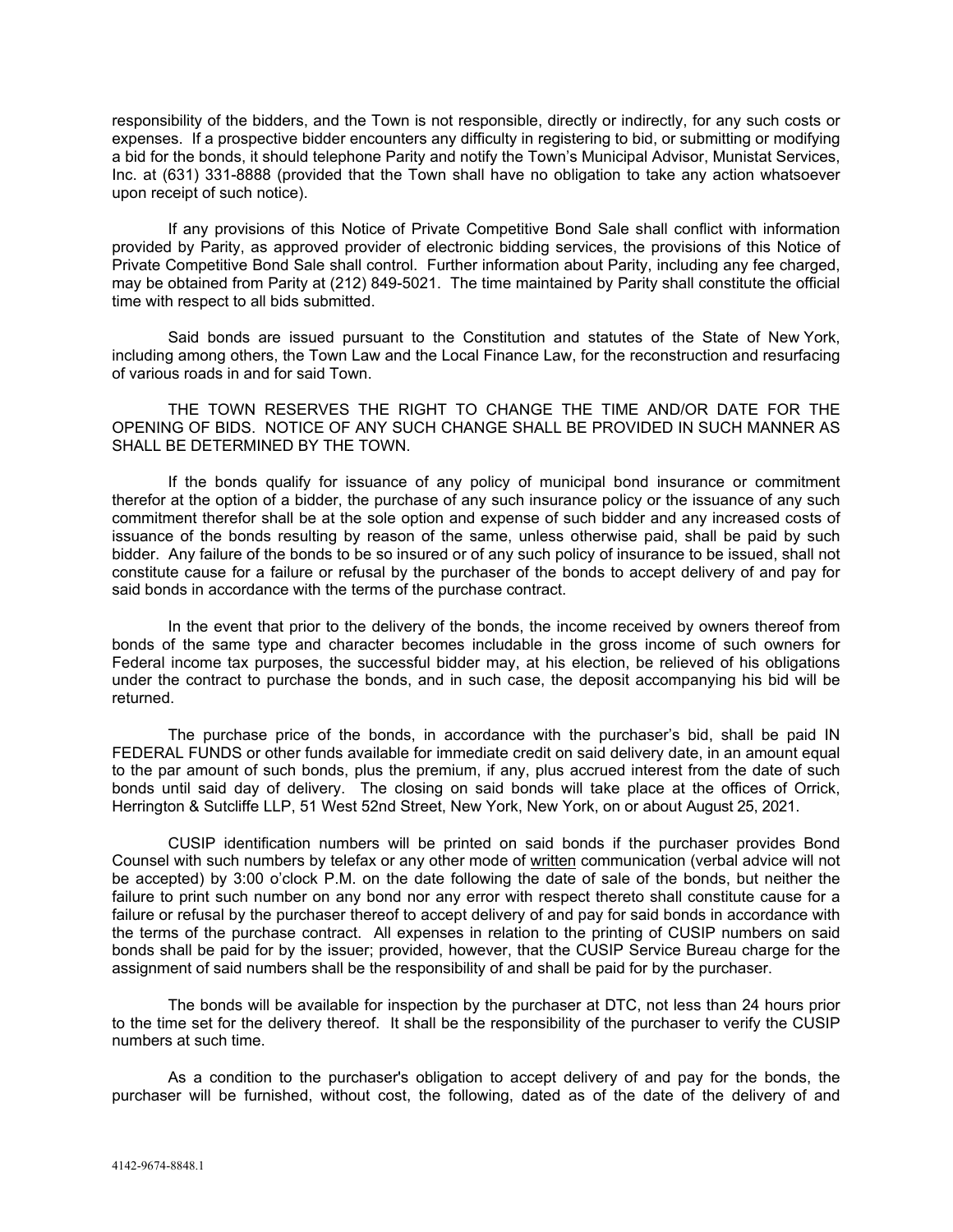payment for the bonds: (i) a certificate of the Supervisor certifying that (a) as of the date of the Official Statement furnished by the Town in relation to said bonds (which Official Statement is deemed by the Town to be final for purposes of Securities and Exchange Commission Rule 15c2-12, except for the omission therefrom of those items allowable under said Rule), said Official Statement did not contain any untrue statements of a material fact or omit to state a material fact necessary to make the statements therein, in the light of the circumstances under which they were made, not misleading, subject to the condition that while information in said Official Statement obtained from sources other than the Town is not guaranteed as to accuracy, completeness or fairness, he has no reason to believe and does not believe that such information is materially inaccurate or misleading, and (b) to his knowledge, since the date of said Official Statement, there have been no material transactions not in the ordinary course of affairs entered into by the Town and no material adverse changes in the general affairs of the Town or in its financial condition as shown in said Official Statement other than as disclosed in or contemplated by said Official Statement; (ii) a Closing Certificate, constituting receipt for the bond proceeds and a signature certificate, which will include a statement that no litigation is pending or, to the knowledge of the signers, threatened affecting the bonds; (iii) an arbitrage certificate executed on behalf of the Town which includes, among other things, covenants, relating to compliance with the Internal Revenue Code of 1986 (the "Code"), with the owners of the bonds that the Town will, among other things, (A) take all actions on its part necessary to cause interest on the bonds not to be includable in the gross income of the owners thereof for Federal income tax purposes, including, without limitation, restricting, to the extent necessary, the yield on investments made with the proceeds of the bonds and investment earnings thereon, making required payments to the Federal government, if any, and maintaining books and records in a specified manner, where appropriate, and (B) refrain from taking any action which would cause interest on the bonds to be includable in the gross income of the owners thereof for Federal income tax purposes, including, without limitation, refraining from spending the proceeds of the bonds and investment earnings thereon on certain specified purposes; (iv) a Continuing Disclosure Undertaking Certificate of the Town, executed by the Supervisor stating that the Town has agreed, in accordance with the Rule, to provide or cause to be provided during any succeeding fiscal year in which the bonds are outstanding certain annual financial information, operating data, audited financial statements, and material events notification as further described in the Official Statement; and (v) the approving legal opinion as to the validity of the bonds of Orrick, Herrington & Sutcliffe LLP, New York, New York, Bond Counsel. Reference should be made to said Official Statement for a description of the scope of Bond Counsel's engagement in relation to the issuance of the bonds and the matters covered by such legal opinion. Furthermore, reference should be made to the information under the heading "Legal Matters" in the Official Statement.

The bonds will be treated as "qualified tax exempt obligations" pursuant to Section 265(b)(3) of the Code.

Following the sale of the bonds, on the Sale Date, the successful bidder will be required to provide to the Town and its Bond Counsel certain information regarding the reoffering price to the public of each maturity of the bonds. The successful bidder also must submit to the Town a certificate (the "Reoffering Price Certificate"), satisfactory to Bond Counsel, dated as of the day of the delivery of the bonds, which assuming three bids from underwriters are received, states:

(a)(i) on the date of award, such successful bidder made a bona fide public offering of all bonds of all maturities at initial offering prices corresponding to the prices or yields indicated in the information furnished in connection with the successful bid, and (ii) as of such date, the first price or yield at which an amount equal to at least ten percent of each maturity of the bonds was reasonably expected to be sold to the public was, respectively, a price not higher or a yield not lower than indicated in the information furnished with the successful bid (the "first price rule"), and (iii) provides a copy of the pricing wire or equivalent communication for the bonds attached to the Reoffering Price Certificate. The public means any persons including an individual, trust, estate, partnership, association, company or corporation (other than the successful bidder or a related party to the successful bidder, being two or more persons who have greater than 50% common ownership directly or indirectly, or any person that agrees pursuant to a written contract or other agreement with the successful bidder to participate in the initial sale of the bonds to the public).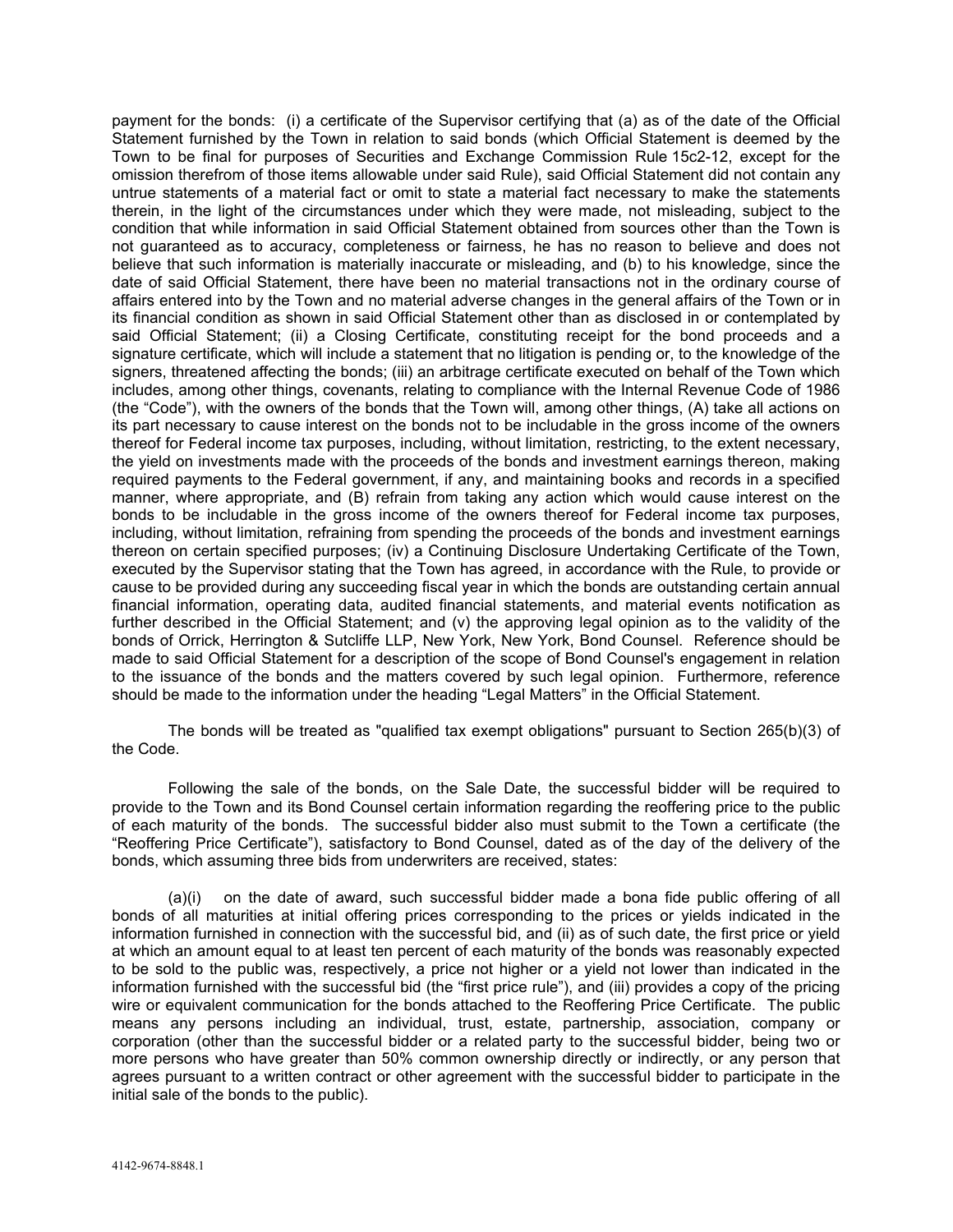(b) the successful bidder was not given the opportunity to review other bids prior to submitting its bid.

(c) the bid submitted by the successful bidder constituted a firm offer to purchase the bonds.

In the event that at least three bids are not received by the Town on the Sale Date, and at least ten percent of each maturity of the bonds have been sold on the Sale Date, the successful bidder shall certify as to the first price or yield at which ten percent of each maturity was sold and provide a copy of the pricing wire or equivalent communication.

In addition, in the event that (1) at least three bids are not received by the Town on the Sale Date, and (2) ten percent of each maturity of the bonds have not been sold on the Sale Date (each an "Unsold Maturity"), the successful bidder (and any members of its underwriting group or syndicate) shall have the option (i) to provide to the Town (or its agents) ongoing pricing information, together with reasonable supporting documentation acceptable to bond counsel (such as the pricing wire), until 10% of each Unsold Maturity is sold (the "Follow-the-Price Requirement"), or (ii) shall be required to hold the initial reoffering price to the public of each such Unsold Maturity (as reported to the Town on the Sale Date) for the lesser of five (5) business days after the Sale Date or the date on which at least 10% of each such Unsold Maturity are sold (the "Hold-the-Offering-Price Requirement"). A certification as to the details of compliance with this requirement shall be part of the Reoffering Price Certificate.

The Town or its municipal advisor on its behalf shall advise the successful bidder on the Sale Date as to whether at least three bids were received. Delivery of a bid shall constitute the bidder's agreement to comply with the Hold-the-Offering-Price Requirement or the Follow-the-Price Requirement of this Notice of Bond Sale and to certify to compliance therewith under the circumstances described herein.

Such certificate shall state that it is made on the best knowledge, information and belief of the successful bidder after appropriate investigation.

Any party executing and delivering a bid for the bonds agrees, if its bid is accepted by the Town, to provide to the Town, in writing, within two business days after the date of such award, all information which said successful bidder determines is necessary for it to comply with SEC Rule 15c2-12, including all necessary pricing and sale information, information with respect to the purchase of municipal bond insurance, if any, and underwriter identification. Within five business days following receipt by the Town thereof the Town will furnish to the successful bidder, in reasonable quantities as requested by the successful bidder, copies of said Official Statement, updated as necessary, and supplemented to include said information. Failure by the successful bidder to provide such information will prevent the Town from furnishing such Official Statement as described above. The Town shall not be responsible or liable in any manner for the successful bidder's determination of information necessary to comply with SEC Rule 15c2-12 or the accuracy of any such information provided by the successful bidder or for failure to furnish such Official Statements as described above which results from a failure by the successful bidder to provide the aforementioned information within the time specified. Acceptance by the successful bidder of such final Official Statements shall be conclusive evidence of the satisfactory completion of the obligations of said Town with respect to the preparation and delivery thereof.

The population of the Town is estimated to be 44,177. The average full valuation of real estate subject to taxation by the Town is \$3,716,208,140, producing a debt limit of \$260,134,570. The total net indebtedness, exclusive of the Bonds, of the Town subject to the debt limit is \$4,387,825. The issuance of the bonds will increase the net indebtedness subject to the debt limit by \$5,000,000. Bond anticipation notes have not been issued heretofore in anticipation of the sale of such bonds. A detailed official statement will be furnished to any interested bidder upon request.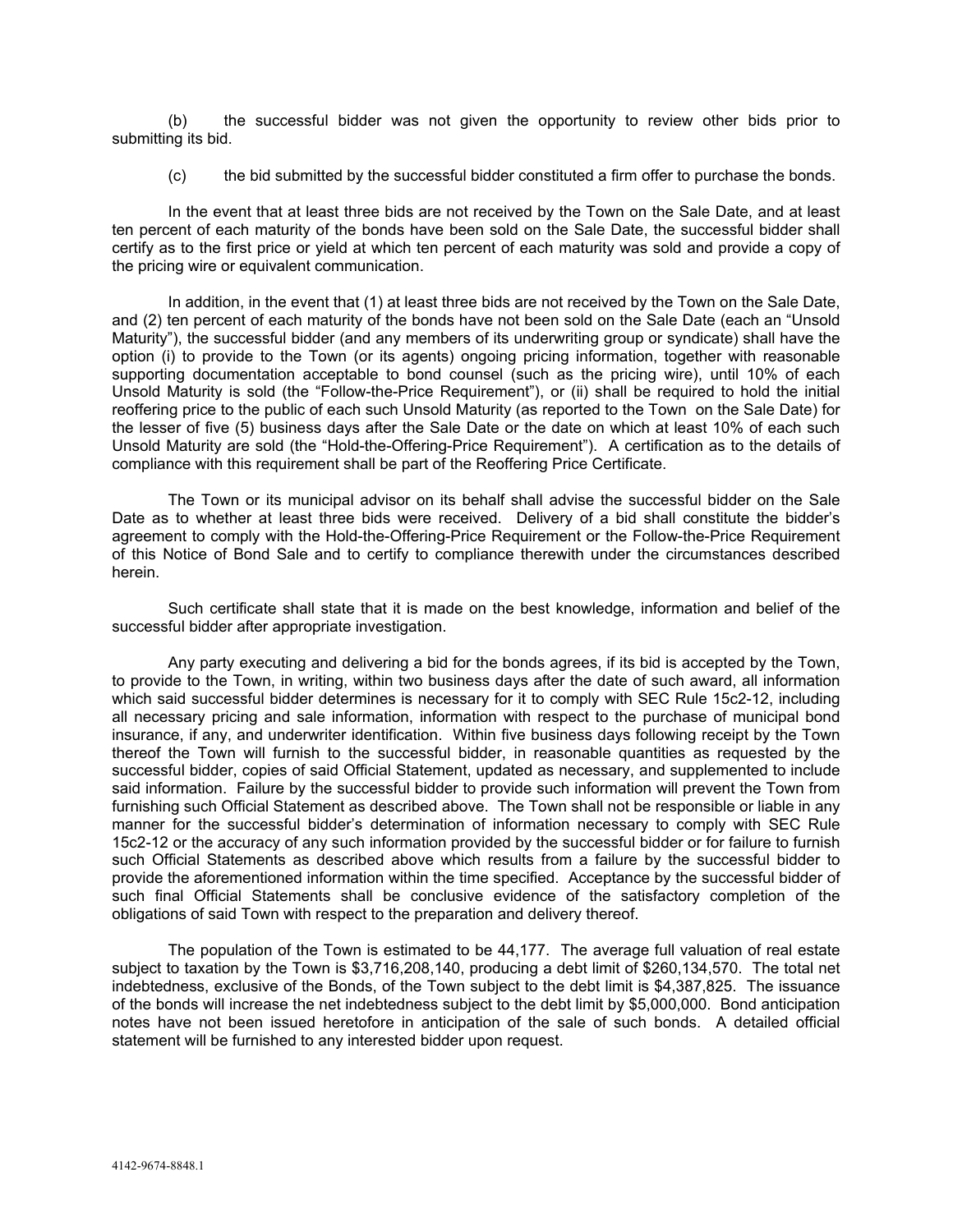The Town will act as Paying Agent for the Bonds. The Town's contact information is as follows: Mr. Charles Emberger, Town Comptroller, Town of Poughkeepsie, One Overocker Road, Poughkeepsie, New York 12603, Phone: (845) 485-3610, Email: cemberger@townofpoughkeepsie-ny.gov.

Additional copies of the Official Statement and Notice of Private Competitive Bond Sale may be obtained from Munistat Services, Inc., 12 Roosevelt Avenue, Port Jefferson Station, New York 11776, telephone: (631) 331-8888, and are also available at www.munistat.com.

Dated: Poughkeepsie, New York,

July 27, 2021.

Jon J. Baisley Supervisor